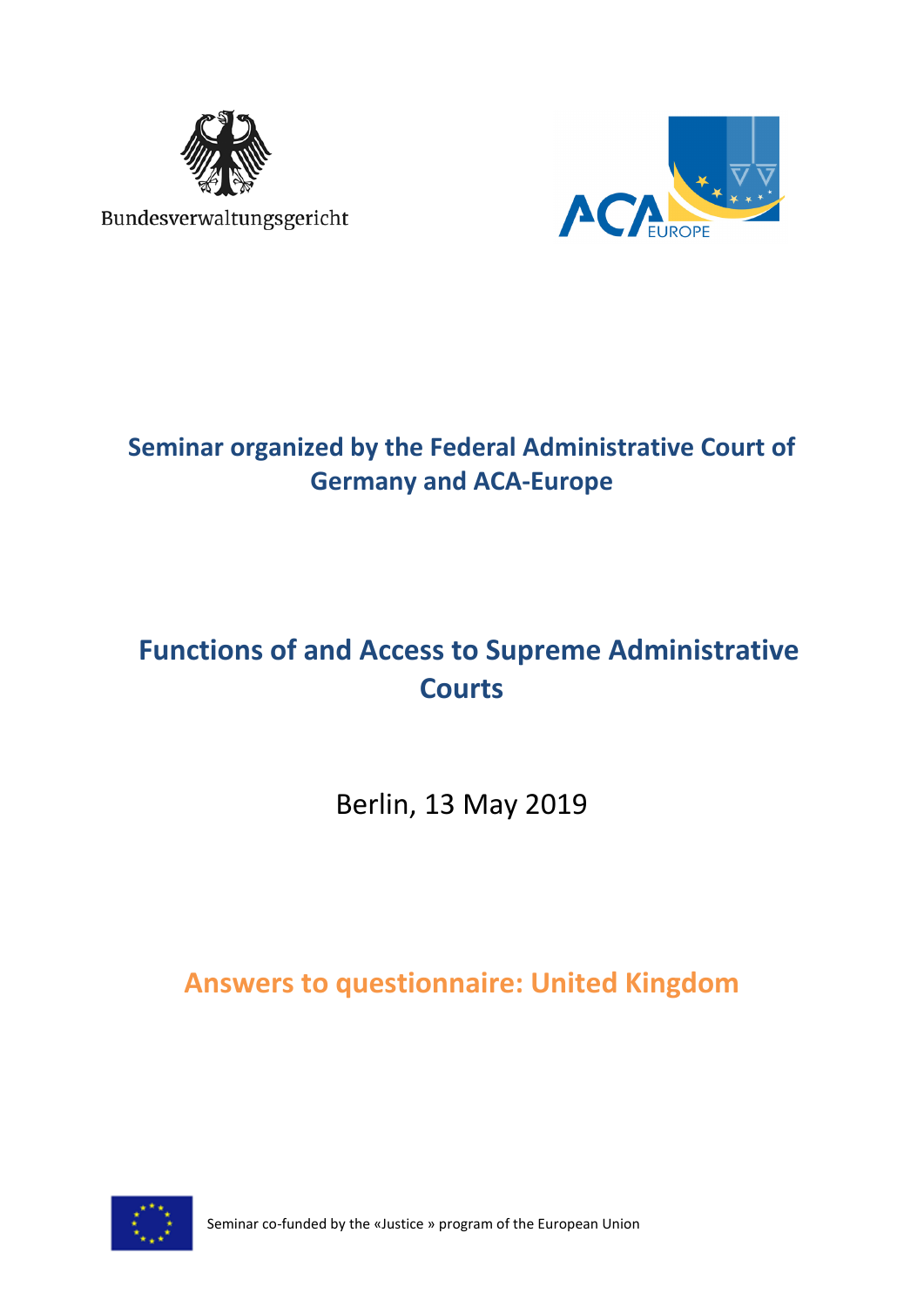#### **UK Supreme Court response to ACA-Europe Seminar Questionnaire – "Functions of and Access to Supreme Administrative Courts", Berlin, 12-14 May 2019**

#### **I. Functions of the Supreme Administrative Court (SAC)**

1.

a) There are 3 to 4 instances in the administrative jurisdiction of England and Wales. A case begun in the First-tier Tribunal can be appealed to the Upper Tribunal, then the Court of Appeal, and then the Supreme Court. A case begun in the Administrative Court (part of the High Court) can be appealed to the Court of Appeal and then the Supreme Court. Exceptionally, there is a leap-frog procedure from a court of first instance (which will hand down an initial judgment) straight to the UK Supreme Court. The UK does not have a separate Supreme Administrative Court / Council of State.

b) No, the Supreme Court does not serve as a first instance court. However, there is a procedure for referring Bills passed by the devolved legislatures into Scotland, Wales and Northern Ireland direct to the Supreme Court for abstract review of whether they are within legislative competence before they receive Royal Assent.

- c) Not applicable.
- d) Not applicable.
- 2.

a) Supreme Court judges deal with full appeals and permission to appeal applications. In the financial year 2017/18, the 12 UK Supreme Court judges disposed of 199 permission to appeal applications and heard 85 final appeals.

(Note that the Justices of the UK Supreme Court also all sit as judges of the Judicial Committee of the Privy Council, which is the court of final appeal for a number of Commonwealth jurisdictions, particularly from the Caribbean, and British Overseas Territories and Crown Dependencies. This forms a substantial part of the workload of the Justices and support staff (including judicial assistants). The approximate division of work is 65% Supreme Court: 35% Privy Council work.)

b) Full appeals are more complex and take more time than permission to appeal applications. Every case is different, so it is not possible to estimate the amount of time required for each type of decision.

3. The Supreme Court reviews decisions of the lower courts only with a view to the law, but always in concrete cases. It does not answer abstract questions, except on the (rare) references mentioned at 1(b) above.

4. The purposes of the Supreme Court include achieving consistency in the interpretation and development of United Kingdom law across the three jurisdictions it serves (Scotland, Wales and Northern Ireland) and the further development of the law. Its purpose is not generally to correct errors in the application of settled law by the courts below.

5. Not applicable.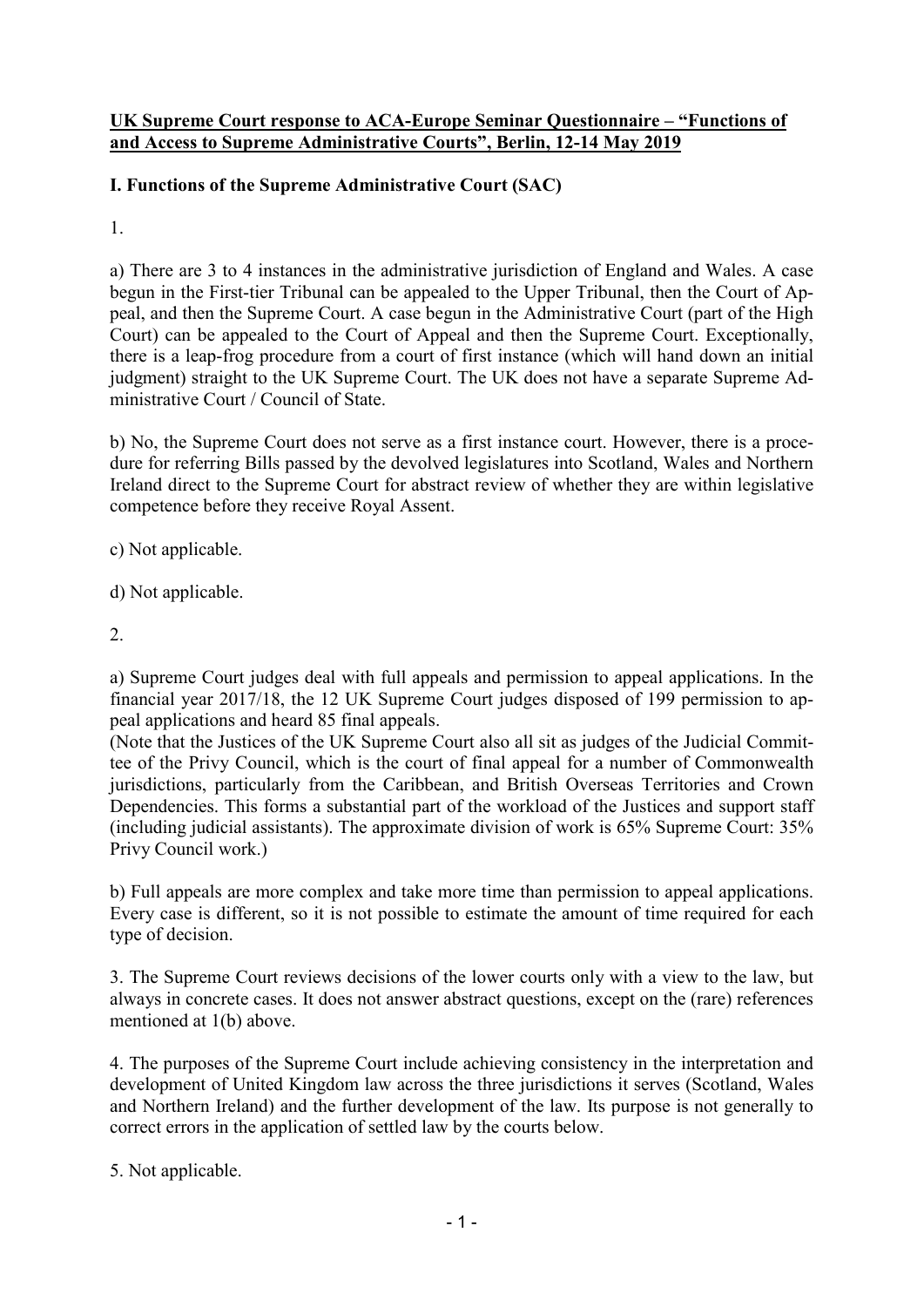6.

a) No, there is no separate constitutional court.

b) The Supreme Court serves as a constitutional court in so far as it decides constitutional questions.

c) The Supreme Court considers constitutional law and fundamental rights in every case in which such issues arise.

d) Not applicable.

e) Not applicable.

f) Not applicable.

#### **II. Access to the SAC**

1.

a) No, a party can appear as a litigant in person, but this is extremely rare in the Supreme Court.

b) If represented, the representative must be a barrister or a solicitor advocate with rights of audience in the higher courts.

c) No, there are no solicitors or barristers specially authorized to act before the Supreme Court.

d) No other legal professionals are admitted as representatives.

e) No, there are no specific (different) rules for representatives of administrative authorities. They are almost always represented by barristers (or solicitors) in independent practice.

2.

a) An application for permission to appeal to the Supreme Court must first be made to the court below. If that court refuses, an application to the Supreme Court can be made within 28 days. The test applied by both courts is whether the appeal raises an arguable point of law of general public importance which ought to be considered by the Supreme Court at this time.

b) The Supreme Court is not limited to reviewing a case according to the specific objections of the appellant. But if it raises a new point of its own motion it will give the parties notice of this.

c) Not applicable.

3.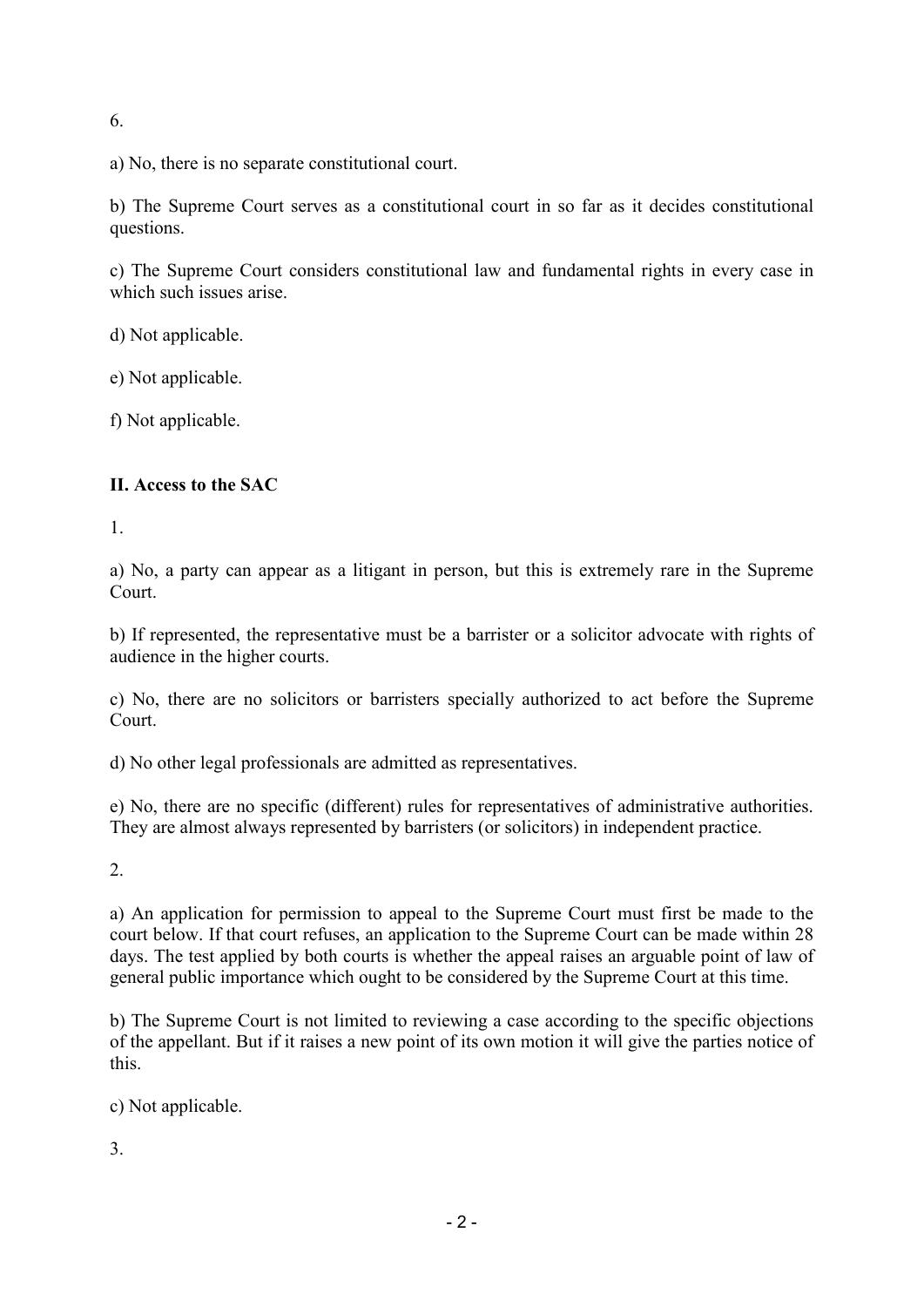a) Any unsuccessful party in proceedings below can seek to appeal to the Supreme Court. A successful party can also seek to uphold the decision of the court below on different grounds.

b) The Supreme Court cannot hear cases in which the Appeal Courts have refused permission to appeal.

4.

a) Yes. The right to an appeal is restricted by a legally established filter: permission to appeal is required and only granted if the case raises an arguable point of law of general public importance. Value is not relevant.

b) Either the lower court (usually the Court of Appeal) or the Supreme Court decides, but in the great majority of cases, the Appeal Court refuses permission and leaves the decision to the Supreme Court. If the Court of Appeal gives permission to appeal to the Supreme Court, this decision is binding on the Supreme Court. If the Supreme Court decides, a panel of three Supreme Court Justices will consider the application, usually on the papers, but there can be an oral hearing. If the Court of Appeal refuses permission, the Supreme Court can still grant permission. Both the Court of Appeal and the Supreme Court can only grant permission on application.

c) In criminal cases, including extradition, there can only be an appeal if the lower court has certified that the case raises a point of law of general public importance. Permission to appeal is still required.

d) The general requirements under which a case can be admitted to the Supreme Court is that it raises an arguable point of law of general public importance that the Supreme Court ought to consider at that time.

e) It is possible to appeal against certain decisions of the court of first instance to the Supreme Court directly. This is known as the 'leap-frog' procedure. First, a certificate must be obtained from the court of first instance, if the relevant statutory conditions are fulfilled. The relevant conditions are set out in section 12(3) and (3A) of the Administration of Justice Act 1969, section 14A(4) and(5) of the Tribunals, Courts and Enforcement Act 2007, section 37A(4) and (5) of the Employment Tribunals Act 1996 and section 7B(4) and (5) of the Special Immigration Commission Act 1997. In summary: the case involves a point of law of general public importance and either (i) it concerns the interpretation of a statute; (ii) the court is bound by a previous decision of the Court of Appeal or Supreme Court; (iii) it is a matter of national importance; (iv) the result is so significant that a hearing before the Supreme Court is justified; or (v) the benefits of earlier consideration by the Supreme Court outweigh the benefits of consideration by the Court of Appeal. The applicant then applies to the Supreme Court for permission to appeal. In general, this will only be granted if permission would have been granted if the judgment had been that of the Court of Appeal and if it does not appear likely that further assistance would be gained from a judgment of the Court of Appeal.

f) There are no specific requirements other than those set out above.

g) The percentage of applications considered in the financial year 2017/18 that were given permission to appeal was 33%.

5. Not applicable.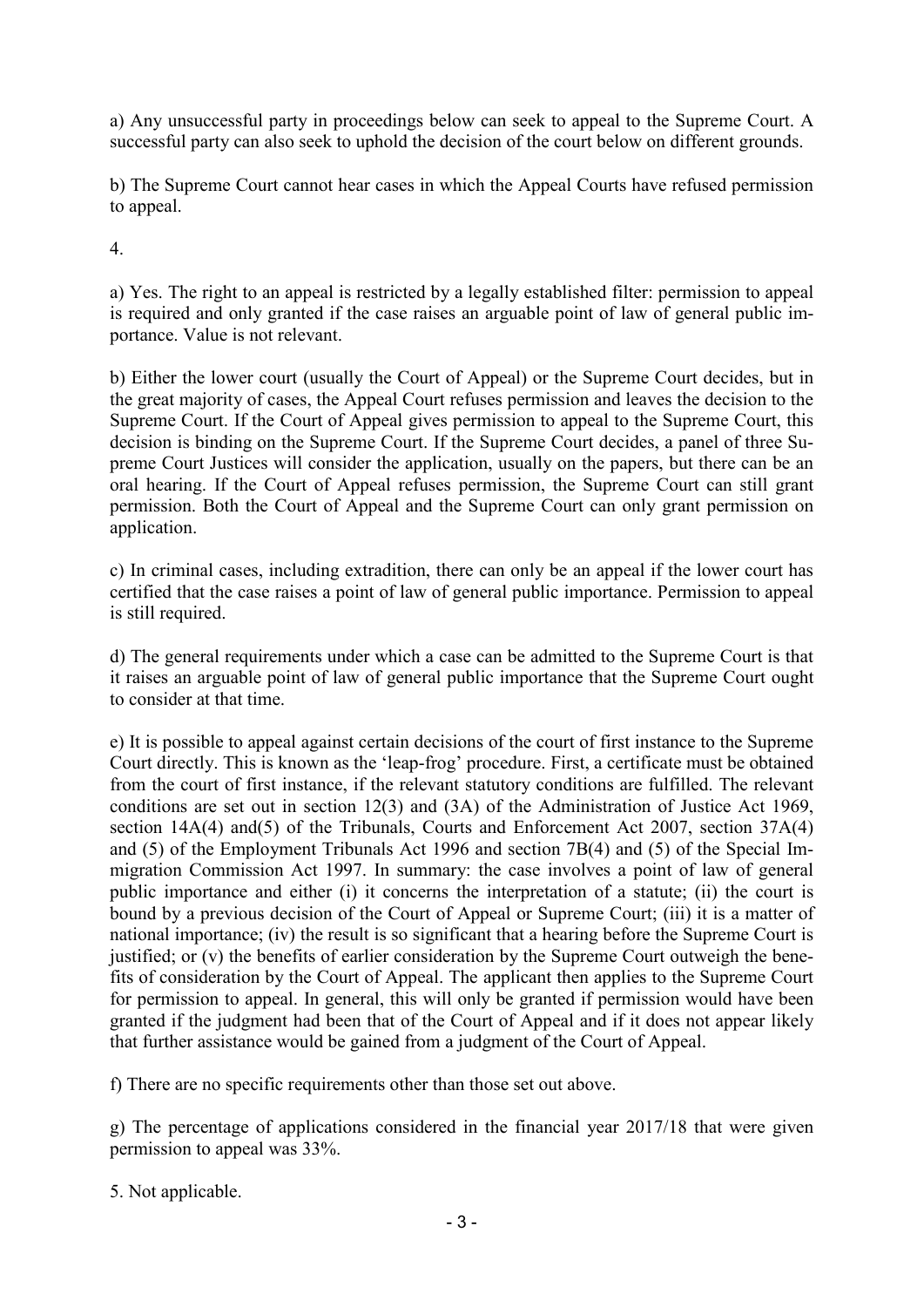6. If the Supreme Court hears an appeal it must raise an arguable point of law of general public importance. The Supreme Court's function is then to determine that point of law.

7.

a) No, there are no constitutional provisions with respect to having an appeal's instance.

b) Not applicable.

8. So far as we are aware, there is not currently any prominent political or academic discussion concerning any kind of reform with regard to access to the Supreme Court.

### **III. Implementation / Procedural Aspects**

1. Not applicable.

2.

a) Possible content of decisions of the Supreme Court:

- Quashing the decision of the lower court and remitting the case back to the lower court.
- Quashing the decision of the lower court and making the decision itself
- Quashing an administrative act.
- Obliging an administrative authority to do an administrative act
- Obliging an administrative authority to make a new discretionary decision
- Obliging an administrative authority to act in a certain way
- Issue an authoritative interpretation of the law, but only in a concrete case

- *Obiter dicta* – commentary on the interpretation of the law which is not part of the *ratio decidendi* of the individual case

b) The Supreme Court must defer to the first instance court in its determination of the facts, but it can disregard factual findings if they are plainly wrong.

3. Not applicable.

4. The Supreme Court rules of procedure cover both the procedure of applying for permission to appeal and the procedure for substantive hearings.

5. Permission to appeal applications are usually decided without an oral hearing. A small number of permission applications is dealt with orally, typically if they raise the possibility of a reference to the Court of Justice of the European Union or are exceptionally sensitive, such as in the recent assisted suicide appeal of *Conway*. Substantive appeals are always decided after oral hearings.

6.

Yes, decisions of the Supreme Court have an effect on all subsequent cases considering the same point of law.